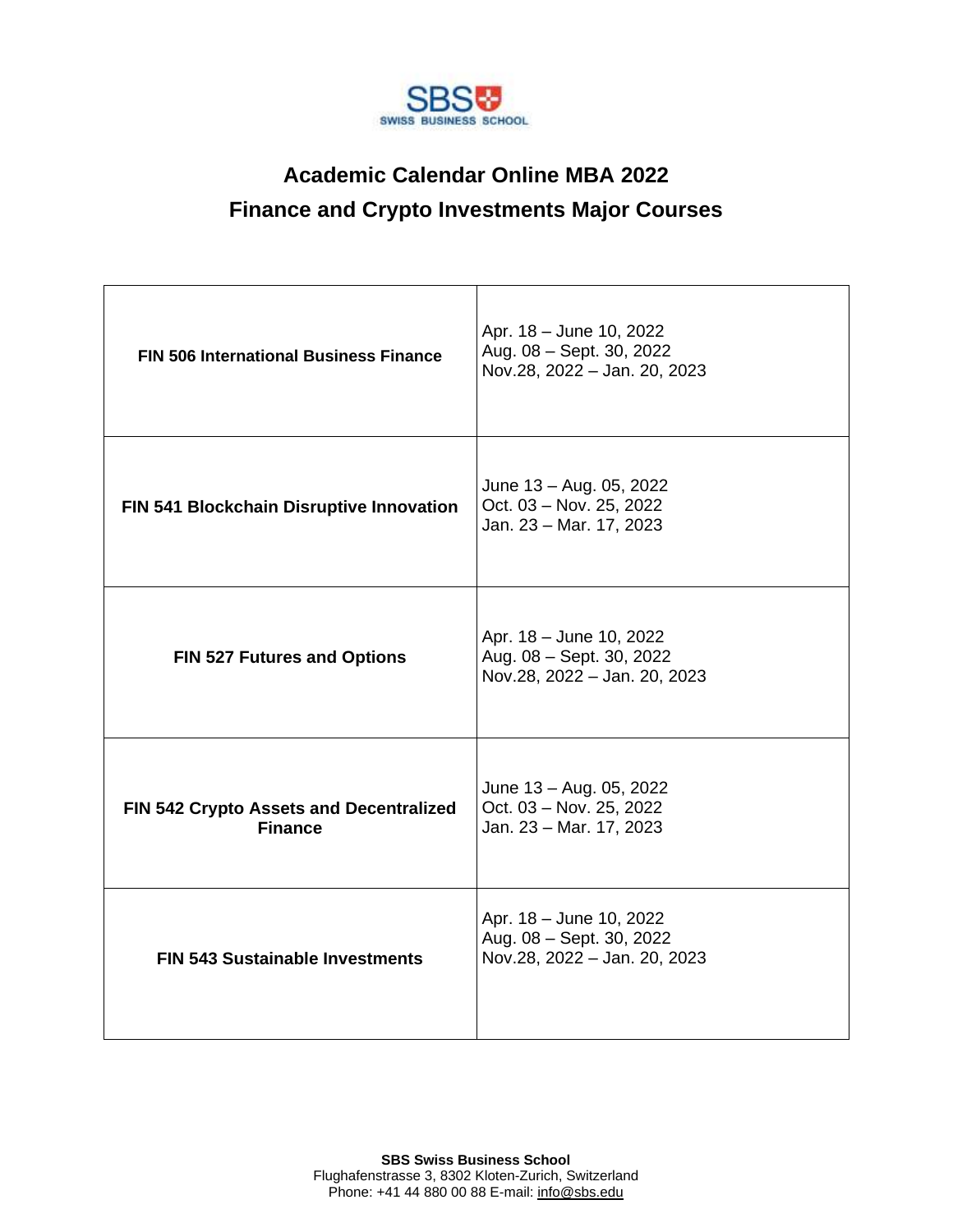

## **Academic Calendar Online 2022 Marketing Major Courses**

| <b>MKT 510 Marketing Research and Analysis</b> | Apr. 18 - June 10, 2022<br>Aug. 08 - Sept. 30, 2022<br>Nov.28, 2022 - Jan. 20, 2023 |
|------------------------------------------------|-------------------------------------------------------------------------------------|
| <b>MKT 514 Retailing and Online Strategy</b>   | June 13 – Aug. 05, 2022<br>Oct. 03 - Nov. 25, 2022<br>Jan. 23 – Mar. 17, 2023       |
| <b>MKT 515 Buyers Behavior</b>                 | Apr. 18 - June 10, 2022<br>Aug. 08 - Sept. 30, 2022<br>Nov.28, 2022 - Jan. 20, 2023 |
| <b>MKT 506 Digital Marketing</b>               | Feb. 21 - Apr. 15, 2022<br>June 13 - Aug. 05, 2022<br>Oct. 03 - Nov. 25, 2022       |
| <b>MKT 516 Services Marketing</b>              | Apr. 18 - June 10, 2022<br>Aug. 08 - Sept. 30, 2022<br>Nov.28, 2022 - Jan. 20, 2023 |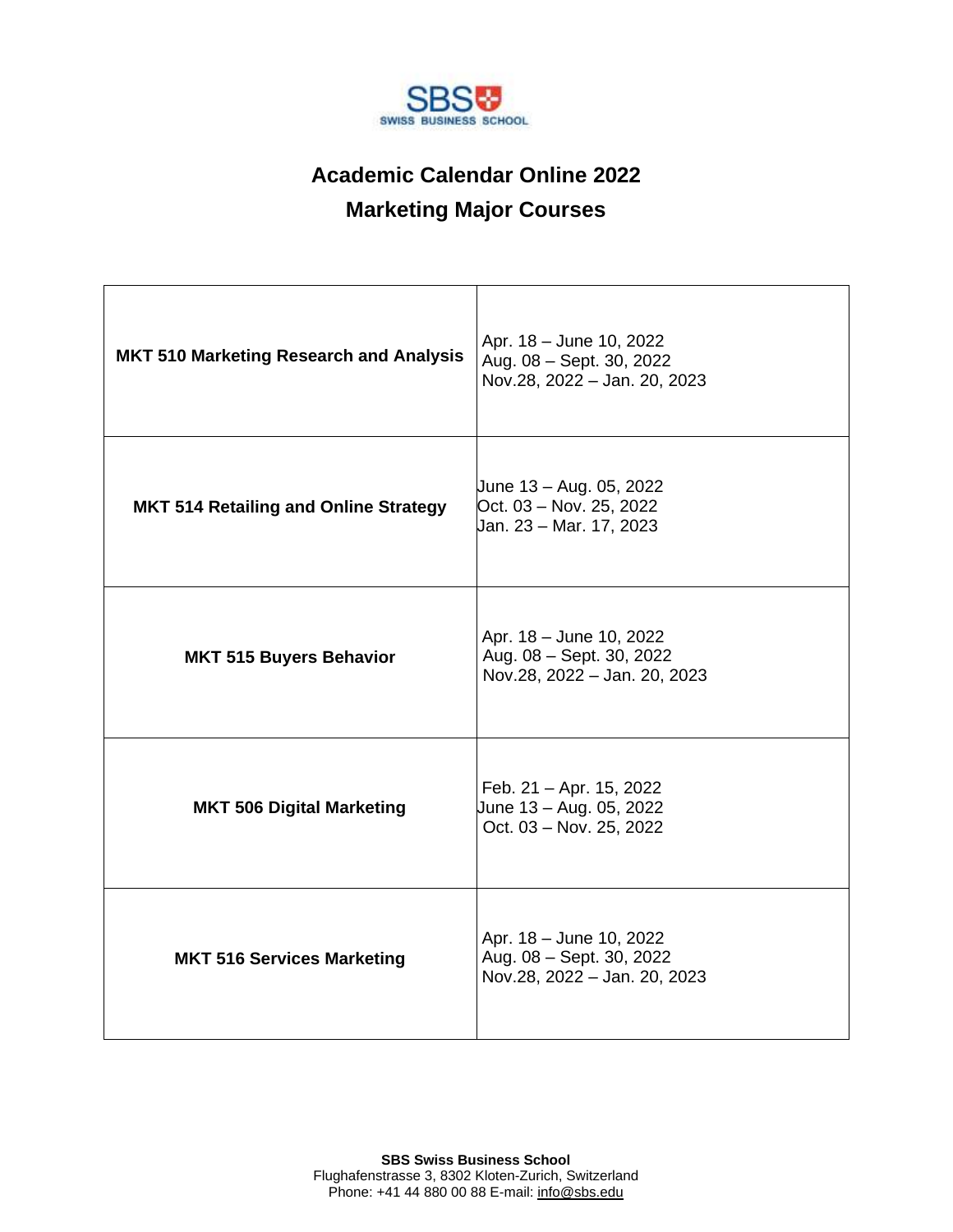

### **Academic Calendar Online MBA 2022 Global Finance and Banking Major Courses**

| <b>FIN 506 International Business Finance</b>                      | Apr. 18 - June 10, 2022<br>Aug. 08 - Sept. 30, 2022<br>Nov.28, 2022 - Jan. 20, 2023 |
|--------------------------------------------------------------------|-------------------------------------------------------------------------------------|
| <b>FIN 513 Security Investment Analysis</b>                        | June 13 - Aug. 05, 2022<br>Oct. 03 - Nov. 25, 2022<br>Jan. 23 - Mar. 17, 2023       |
| <b>FIN 520 Global Financial Institutions and</b><br><b>Markets</b> | Apr. 18 - June 10, 2022<br>Aug. 08 - Sept. 30, 2022<br>Nov.28, 2022 - Jan. 20, 2023 |
| FIN 522 Portfolio Theory                                           | Uune 13 - Aug. 05, 2022<br>Oct. 03 - Nov. 25, 2022<br>Jan. 23 – Mar. 17, 2023       |
| <b>FIN 527 Futures and Options</b>                                 | Apr. 18 - June 10, 2022<br>Aug. 08 - Sept. 30, 2022<br>Nov.28, 2022 - Jan. 20, 2023 |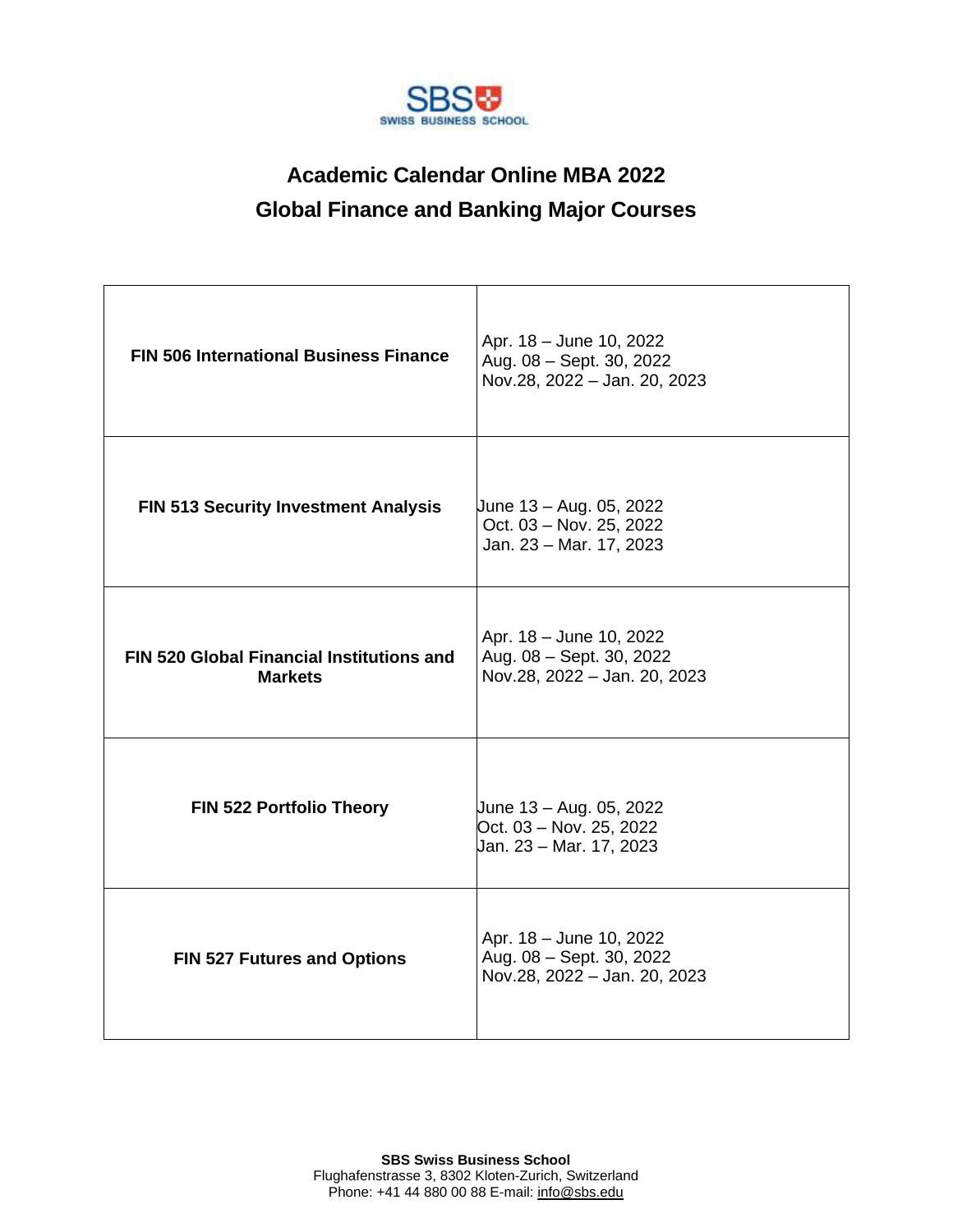

# **Academic Calendar Online MBA 2022 Entrepreneurship Major Courses**

| <b>ENT 510 Introduction to Entrepreneurship</b>                | June 13 - Aug. 05, 2022<br>Oct. 03 - Nov. 25, 2022<br>Jan. 23 - Mar. 17, 2023       |
|----------------------------------------------------------------|-------------------------------------------------------------------------------------|
| <b>ENT 512 Financing the Entrepreneurial</b><br><b>Venture</b> | Apr. 18 - June 10, 2022<br>Aug. 08 - Sept. 30, 2022<br>Nov.28, 2022 - Jan. 20, 2023 |
| <b>ENT 513 Sustainable Family Business</b>                     | June 13 - Aug. 05, 2022<br>Oct. 03 - Nov. 25, 2022<br>Jan. 23 – Mar. 17, 2023       |
| <b>MKT 514 Retailing and Online Strategy</b>                   | June 13 – Aug. 05, 2022<br>Oct. 03 - Nov. 25, 2022<br>Jan. 23 - Mar. 17, 2023       |
| <b>ENT 514 Mergers and Acquisitions</b>                        | Apr. 18 - June 10, 2022<br>Aug. 08 - Sept. 30, 2022<br>Nov.28, 2022 - Jan. 20, 2023 |